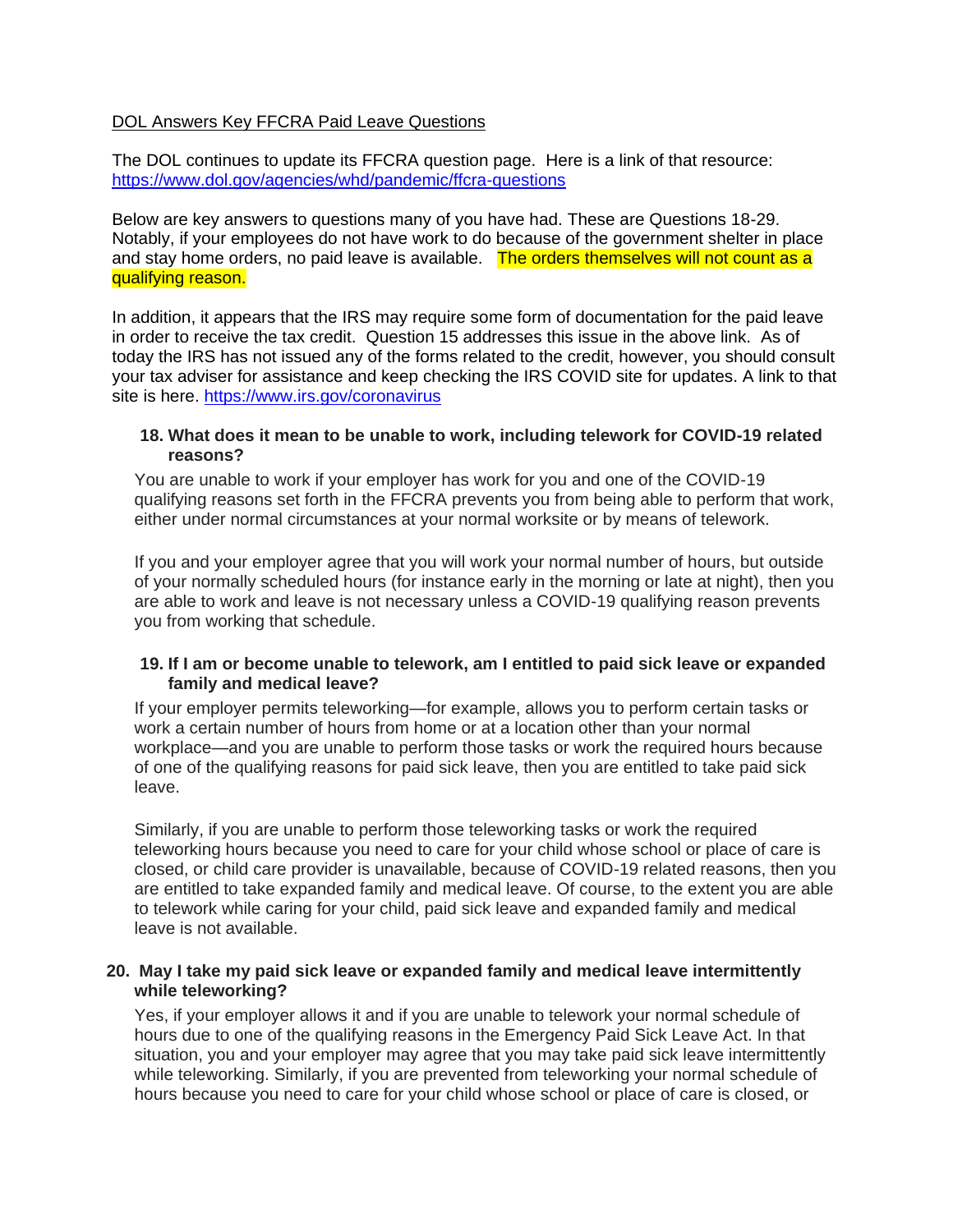child care provider is unavailable, because of COVID-19 related reasons, you and your employer may agree that you can take expanded family medical leave intermittently while teleworking.

You may take intermittent leave in any increment, provided that you and your employer agree. For example, if you agree on a 90-minute increment, you could telework from 1:00 PM to 2:30 PM, take leave from 2:30 PM to 4:00 PM, and then return to teleworking.

The Department encourages employers and employees to collaborate to achieve flexibility and meet mutual needs, and the Department is supportive of such voluntary arrangements that combine telework and intermittent leave.

# **21. May I take my paid sick leave intermittently while working at my usual worksite (as opposed to teleworking)?**

It depends on why you are taking paid sick leave and whether your employer agrees. Unless you are teleworking, paid sick leave for qualifying reasons related to COVID-19 must be taken in full-day increments. It cannot be taken intermittently if the leave is being taken because:

- a. You are subject to a Federal, State, or local quarantine or isolation order related to COVID-19;
- b. You have been advised by a health care provider to self-quarantine due to concerns related to COVID-19;
- c. You are experiencing symptoms of COVID-19 and seeking a medical diagnosis;
- d. You are caring for an individual who either is subject to a quarantine or isolation order related to COVID-19 or has been advised by a health care provider to self-quarantine due to concerns related to COVID-19; or
- e. You are experiencing any other substantially similar condition specified by the Secretary of Health and Human Services.

Unless you are teleworking, once you begin taking paid sick leave for one or more of these qualifying reasons, you must continue to take paid sick leave each day until you either (1) use the full amount of paid sick leave or (2) no longer have a qualifying reason for taking paid sick leave. This limit is imposed because if you are sick or possibly sick with COVID-19, or caring for an individual who is sick or possibly sick with COVID-19, the intent of FFCRA is to provide such paid sick leave as necessary to keep you from spreading the virus to others.

If you no longer have a qualifying reason for taking paid sick leave before you exhaust your paid sick leave, you may take any remaining paid sick leave at a later time, until December 31, 2020, if another qualifying reason occurs.

In contrast, if you and your employer agree, you may take paid sick leave intermittently if you are taking paid sick leave to care for your child whose school or place of care is closed, or whose child care provider is unavailable, because of COVID-19 related reasons. For example, if your child is at home because his or her school or place of care is closed, or child care provider is unavailable, because of COVID-19 related reasons, you may take paid sick leave on Mondays, Wednesdays, and Fridays to care for your child, but work at your normal worksite on Tuesdays and Thursdays.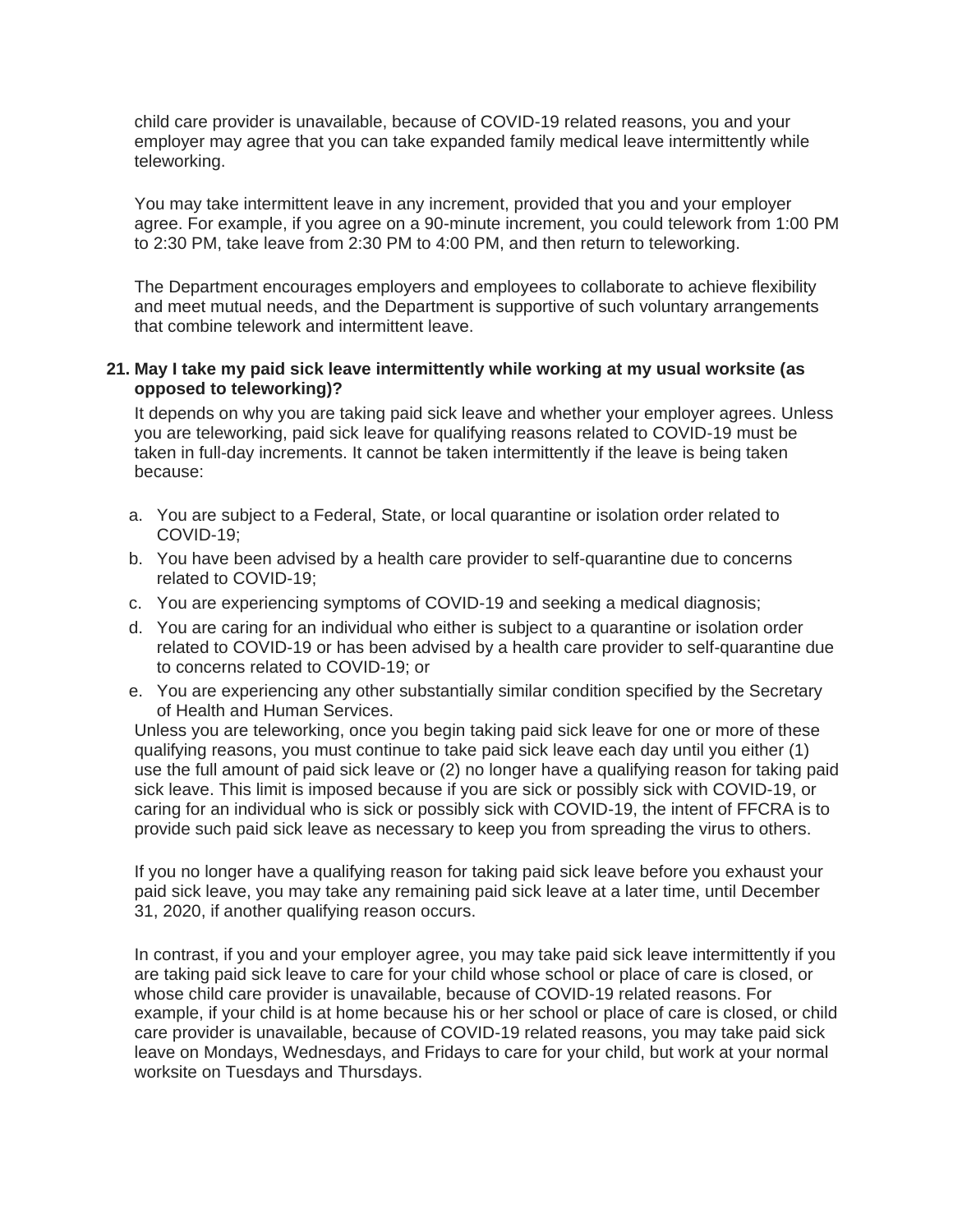The Department encourages employers and employees to collaborate to achieve maximum flexibility. Therefore, if employers and employees agree to intermittent leave on less than a full work day for employees taking paid sick leave to care for their child whose school or place of care is closed, or child care provider is unavailable, because of COVID-19-related reasons, the Department is supportive of such voluntary arrangements.

# **22. May I take my expanded family and medical leave intermittently while my child's school or place of care is closed, or child care provider is unavailable, due to COVID-19 related reasons, if I am not teleworking?**

Yes, but only with your employer's permission. Intermittent expanded family and medical leave should be permitted only when you and your employer agree upon such a schedule. For example, if your employer and you agree, you may take expanded family and medical leave on Mondays, Wednesdays, and Fridays, but work Tuesdays and Thursdays, while your child is at home because your child's school or place of care is closed, or child care provider is unavailable, due to COVID-19 related reasons, for the duration of your leave.

The Department encourages employers and employees to collaborate to achieve flexibility. Therefore, if employers and employees agree to intermittent leave on a day-by-day basis, the Department supports such voluntary arrangements.

# **23. If my employer closed my worksite before April 1, 2020 (the effective date of the FFCRA), can I still get paid sick leave or expanded family and medical leave?**

No. If, prior to the FFCRA's effective date, your employer sent you home and stops paying you because it does not have work for you to do, you will not get paid sick leave or expanded family and medical leave but you may be eligible for unemployment insurance benefits. This is true whether your employer closes your worksite for lack of business or because it is required to close pursuant to a Federal, State, or local directive. You should contact your State workforce agency or State unemployment insurance office for specific questions about your eligibility. For additional information, please refer

to [https://www.careeronestop.org/LocalHelp/service-locator.aspx.](https://www.careeronestop.org/LocalHelp/service-locator.aspx)

It should be noted, however, that if your employer is paying you pursuant to a paid leave policy or State or local requirements, you are not eligible for unemployment insurance.

# **24. If my employer closes my worksite on or after April 1, 2020 (the effective date of the FFCRA), but before I go out on leave, can I still get paid sick leave and/or expanded family and medical leave?**

No. If your employer closes after the FFCRA's effective date (even if you requested leave prior to the closure), you will not get paid sick leave or expanded family and medical leave but you may be eligible for unemployment insurance benefits. This is true whether your employer closes your worksite for lack of business or because it was required to close pursuant to a Federal, State or local directive. You should contact your State workforce agency or State unemployment insurance office for specific questions about your eligibility. For additional information, please refer to [https://www.careeronestop.org/LocalHelp/service](https://www.careeronestop.org/LocalHelp/service-locator.aspx)[locator.aspx.](https://www.careeronestop.org/LocalHelp/service-locator.aspx)

# **25. If my employer closes my worksite while I am on paid sick leave or expanded family and medical leave, what happens?**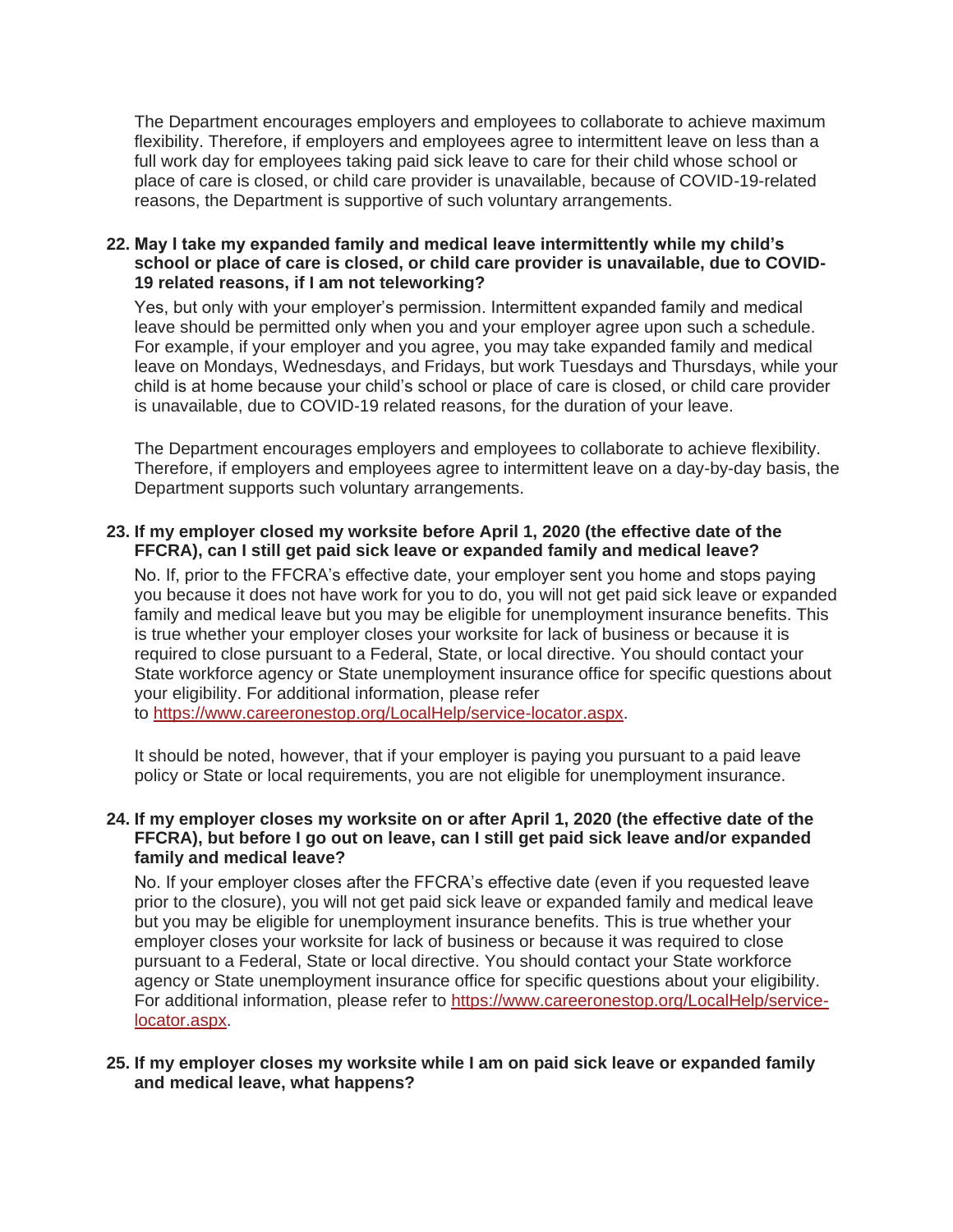If your employer closes while you are on paid sick leave or expanded family and medical leave, your employer must pay for any paid sick leave or expanded family and medical leave you used before the employer closed. As of the date your employer closes your worksite, you are no longer entitled to paid sick leave or expanded family and medical leave, but you may be eligible for unemployment insurance benefits. This is true whether your employer closes your worksite for lack of business or because the employer was required to close pursuant to a Federal, State or local directive. You should contact your State workforce agency or State unemployment insurance office for specific questions about your eligibility. For additional information, please refer to [https://www.careeronestop.org/LocalHelp/service-locator.aspx.](https://www.careeronestop.org/LocalHelp/service-locator.aspx)

# **26. If my employer is open, but furloughs me on or after April 1, 2020 (the effective date of the FFCRA), can I receive paid sick leave or expanded family and medical leave?**

No. If your employer furloughs you because it does not have enough work or business for you, you are not entitled to then take paid sick leave or expanded family and medical leave. However, you may be eligible for unemployment insurance benefits. You should contact your State workforce agency or State unemployment insurance office for specific questions about your eligibility. For additional information, please refer to [https://www.careeronestop.org/LocalHelp/service-locator.aspx.](https://www.careeronestop.org/LocalHelp/service-locator.aspx)

### **27. If my employer closes my worksite on or after April 1, 2020 (the effective date of the FFCRA), but tells me that it will reopen at some time in the future, can I receive paid sick leave or expanded family and medical leave?**

No, not while your worksite is closed. If your employer closes your worksite, even for a short period of time, you are not entitled to take paid sick leave or expanded family and medical leave. However, you may be eligible for unemployment insurance benefits. This is true whether your employer closes your worksite for lack of business or because it was required to close pursuant to a Federal, State, or local directive. You should contact your State workforce agency or State unemployment insurance office for specific questions about your eligibility. For additional information, please refer

to [https://www.careeronestop.org/LocalHelp/service-locator.aspx.](https://www.careeronestop.org/LocalHelp/service-locator.aspx) If your employer reopens and you resume work, you would then be eligible for paid sick leave or expanded family and medical leave as warranted.

### **28. If my employer reduces my scheduled work hours, can I use paid sick leave or expanded family and medical leave for the hours that I am no longer scheduled to work?**

No. If your employer reduces your work hours because it does not have work for you to perform, you may not use paid sick leave or expanded family and medical leave for the hours that you are no longer scheduled to work. This is because you are not prevented from working those hours due to a COVID-19 qualifying reason, even if your reduction in hours was somehow related to COVID-19.

You may, however, take paid sick leave or expanded family and medical leave if a COVID-19 qualifying reason prevents you from working your full schedule. If you do, the amount of leave to which you are entitled is computed based on your work schedule before it was reduced (see [Question 5\)](https://www.dol.gov/agencies/whd/pandemic/ffcra-questions#5).

# **29. May I collect unemployment insurance benefits for time in which I receive pay for paid sick leave and/or expanded family and medical leave?**